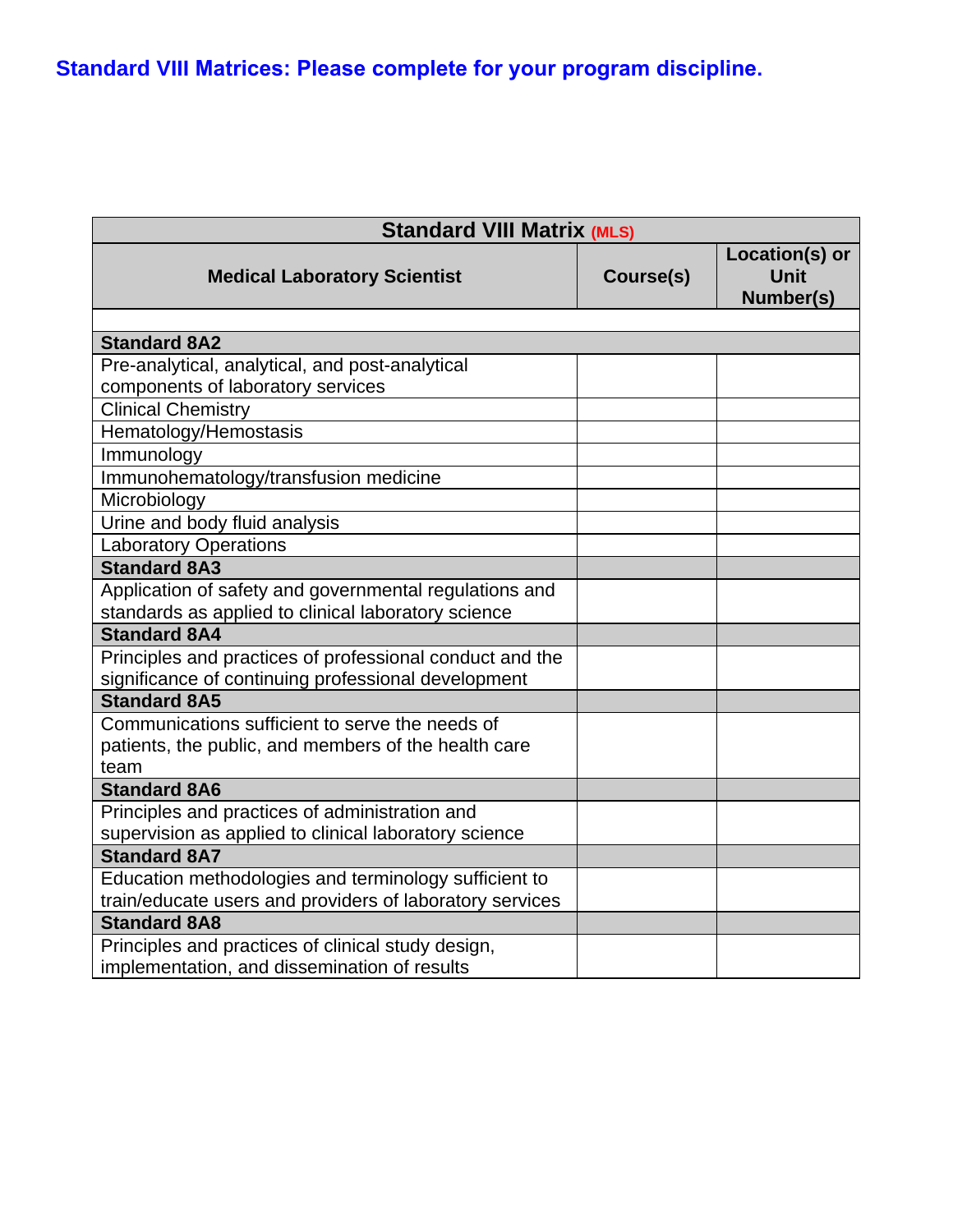| <b>Standard VIII Matrix (MLT)</b>                        |           |                                         |
|----------------------------------------------------------|-----------|-----------------------------------------|
| <b>Medical Laboratory Technician</b>                     | Course(s) | Location(s) or<br><b>Unit Number(s)</b> |
|                                                          |           |                                         |
| <b>Standard 8A2</b>                                      |           |                                         |
| Pre-analytical, analytical, and post-analytical          |           |                                         |
| components of laboratory services                        |           |                                         |
| <b>Clinical Chemistry</b>                                |           |                                         |
| Hematology/Hemostasis                                    |           |                                         |
| Immunology                                               |           |                                         |
| Immunohematology/transfusion medicine                    |           |                                         |
| Microbiology                                             |           |                                         |
| Urine and body fluid analysis                            |           |                                         |
| <b>Laboratory Operations</b>                             |           |                                         |
| <b>Standard 8A3</b>                                      |           |                                         |
| Application of safety and governmental regulations       |           |                                         |
| compliance                                               |           |                                         |
| <b>Standard 8A4</b>                                      |           |                                         |
| Principles and practices of professional conduct and the |           |                                         |
| significance of continuing professional development      |           |                                         |
| <b>Standard 8A5</b>                                      |           |                                         |
| Communications sufficient to serve the needs of          |           |                                         |
| patients, the public, and members of the health care     |           |                                         |
| team                                                     |           |                                         |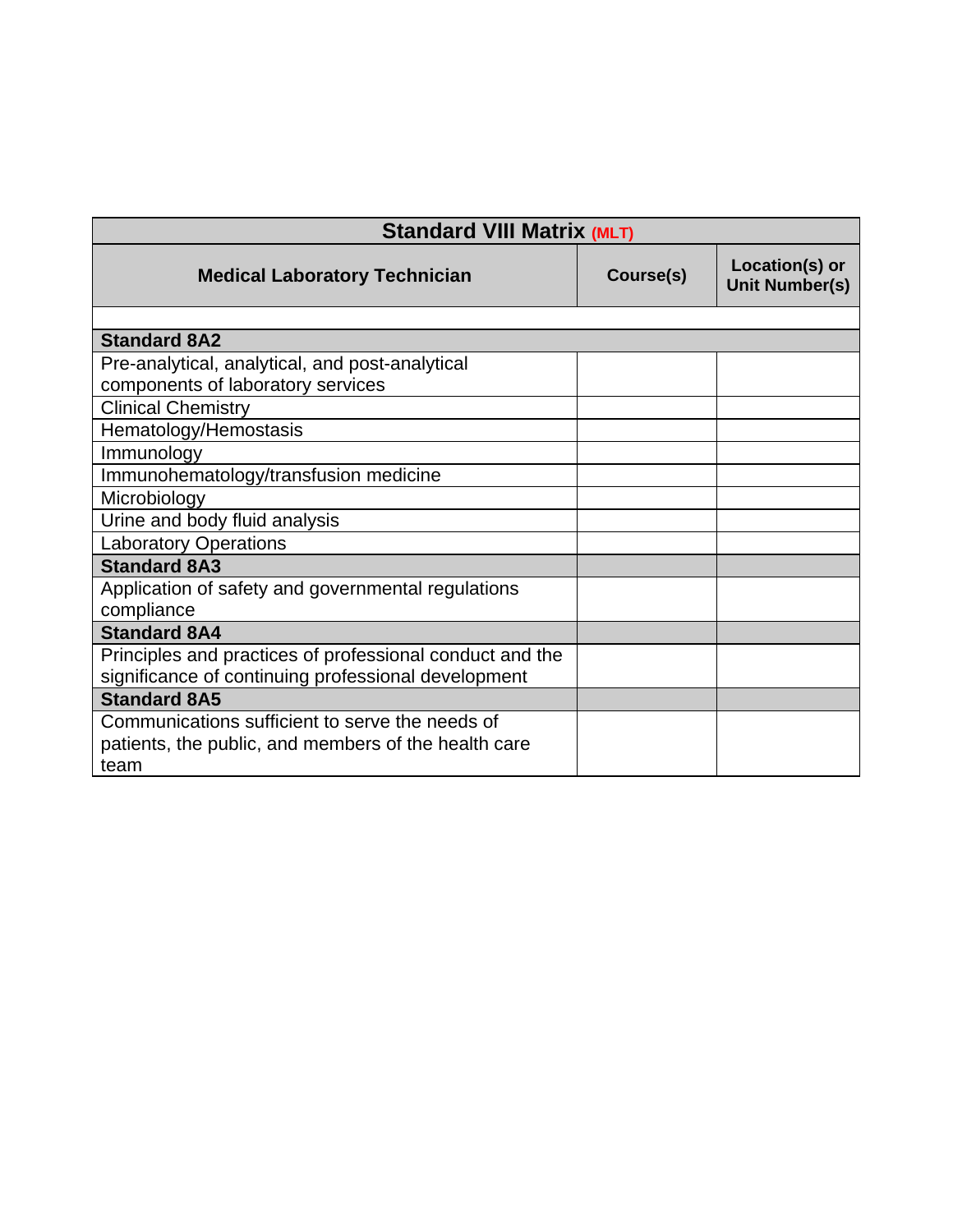| <b>Standard VIII Matrix (HTL)</b>                      |           |                                         |
|--------------------------------------------------------|-----------|-----------------------------------------|
| Histotechnologist                                      | Course(s) | Location(s) or<br><b>Unit Number(s)</b> |
| <b>Standard 8A2</b>                                    |           |                                         |
| Histology                                              |           |                                         |
| Immunohistochemistry                                   |           |                                         |
| <b>Enzyme Histochemistry</b>                           |           |                                         |
| <b>Cytology Specimen Preparation</b>                   |           |                                         |
| <b>Electron Microscopy</b>                             |           |                                         |
| <b>Light Microscopy</b>                                |           |                                         |
| Management                                             |           |                                         |
| Education                                              |           |                                         |
| Regulations                                            |           |                                         |
| <b>Standard 8A3</b>                                    |           |                                         |
| a) Fixation                                            |           |                                         |
| <b>Tissue Identification</b><br>$\bullet$              |           |                                         |
| Parameters<br>$\bullet$                                |           |                                         |
| Reagents<br>$\bullet$                                  |           |                                         |
| Pathology<br>$\bullet$                                 |           |                                         |
| Biochemistry principles and theories<br>$\bullet$      |           |                                         |
| Processing, to include chemistry principles and<br>b)  |           |                                         |
| theories                                               |           |                                         |
| Decalcification<br>$\bullet$                           |           |                                         |
| <b>Frozen sections</b><br>$\bullet$                    |           |                                         |
| <b>Enzymes</b><br>$\bullet$                            |           |                                         |
| Immunohistochemistry<br>$\bullet$                      |           |                                         |
| Cytology<br>$\bullet$                                  |           |                                         |
| Embedding/Microtomy<br>C)                              |           |                                         |
| Staining<br>d)                                         |           |                                         |
| Procedures, reagents, and quality control<br>$\bullet$ |           |                                         |
| Hematoxylin and Eosin<br>٠                             |           |                                         |
| <b>Special Staining procedures</b><br>$\bullet$        |           |                                         |
| Immunohistochemistry<br>$\bullet$                      |           |                                         |
| Cytology<br>$\bullet$                                  |           |                                         |
| Pathology<br>٠                                         |           |                                         |
| Biochemistry principles and theories<br>$\bullet$      |           |                                         |
| <b>Laboratory Operations</b><br>$\epsilon$             |           |                                         |
| Safety<br>$\bullet$                                    |           |                                         |
| Laboratory mathematics<br>$\bullet$                    |           |                                         |
| Instrumentation<br>$\bullet$                           |           |                                         |
| <b>Quality Control</b><br>$\bullet$                    |           |                                         |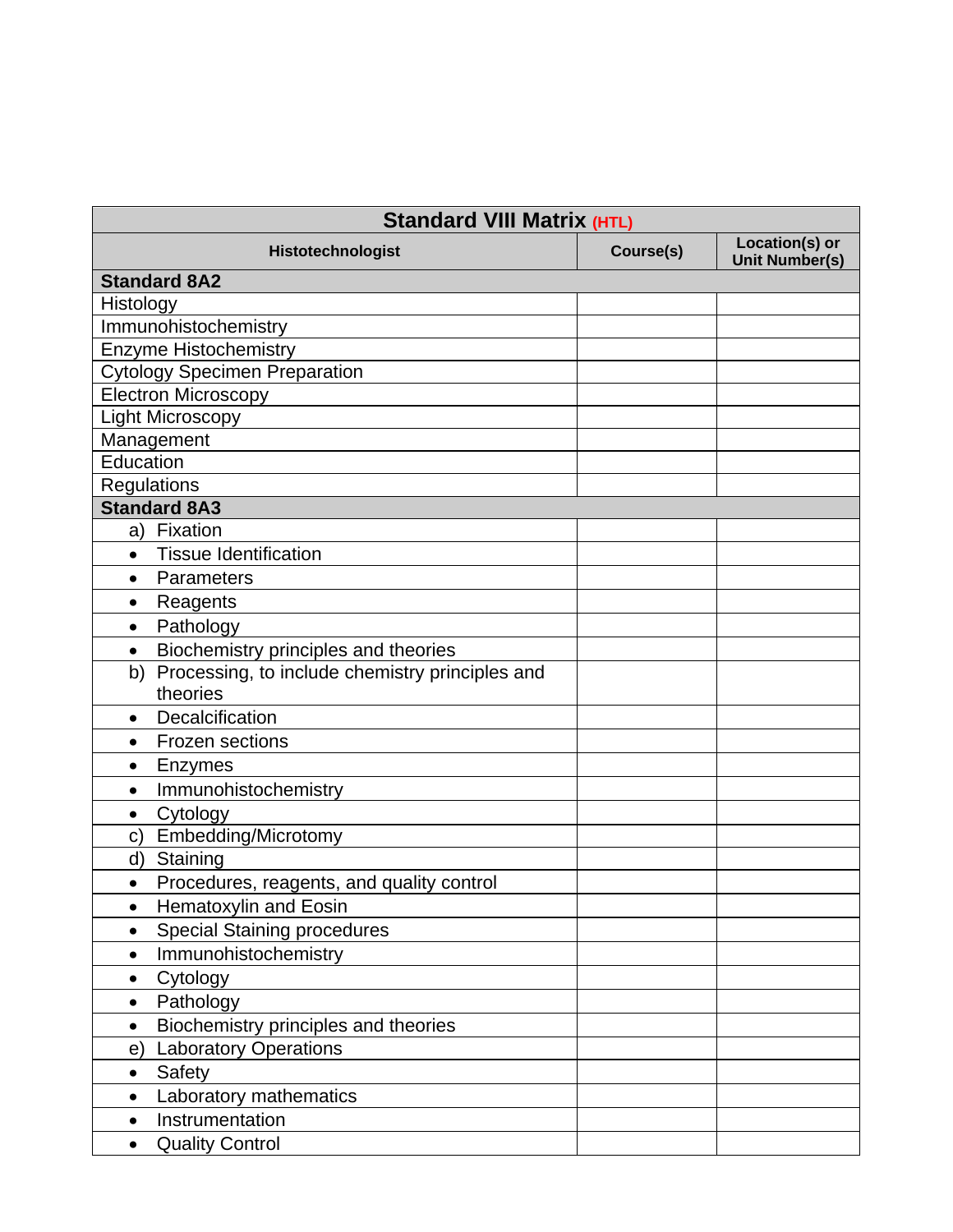| Histotechnologist                                        | Course(s) | Location(s) or<br>Unit Number(s) |
|----------------------------------------------------------|-----------|----------------------------------|
| Management                                               |           |                                  |
| Education                                                |           |                                  |
| Regulations                                              |           |                                  |
| <b>Standard 8A4</b>                                      |           |                                  |
| Application of safety and governmental regulations and   |           |                                  |
| standards as applied to histotechnology                  |           |                                  |
| <b>Standard 8A5</b>                                      |           |                                  |
| Principles and practices of professional conduct and the |           |                                  |
| significance of continuing professional development      |           |                                  |
| <b>Standard 8A6</b>                                      |           |                                  |
| Communications sufficient to serve the needs of          |           |                                  |
| patients, the public, and members of the health care     |           |                                  |
| team                                                     |           |                                  |
| <b>Standard 8A7</b>                                      |           |                                  |
| Principles and practices of administration and           |           |                                  |
| supervision as applied to histotechnology                |           |                                  |
| <b>Standard 8A8</b>                                      |           |                                  |
| Education methodologies and terminology sufficient to    |           |                                  |
| train/educate users and providers of laboratory services |           |                                  |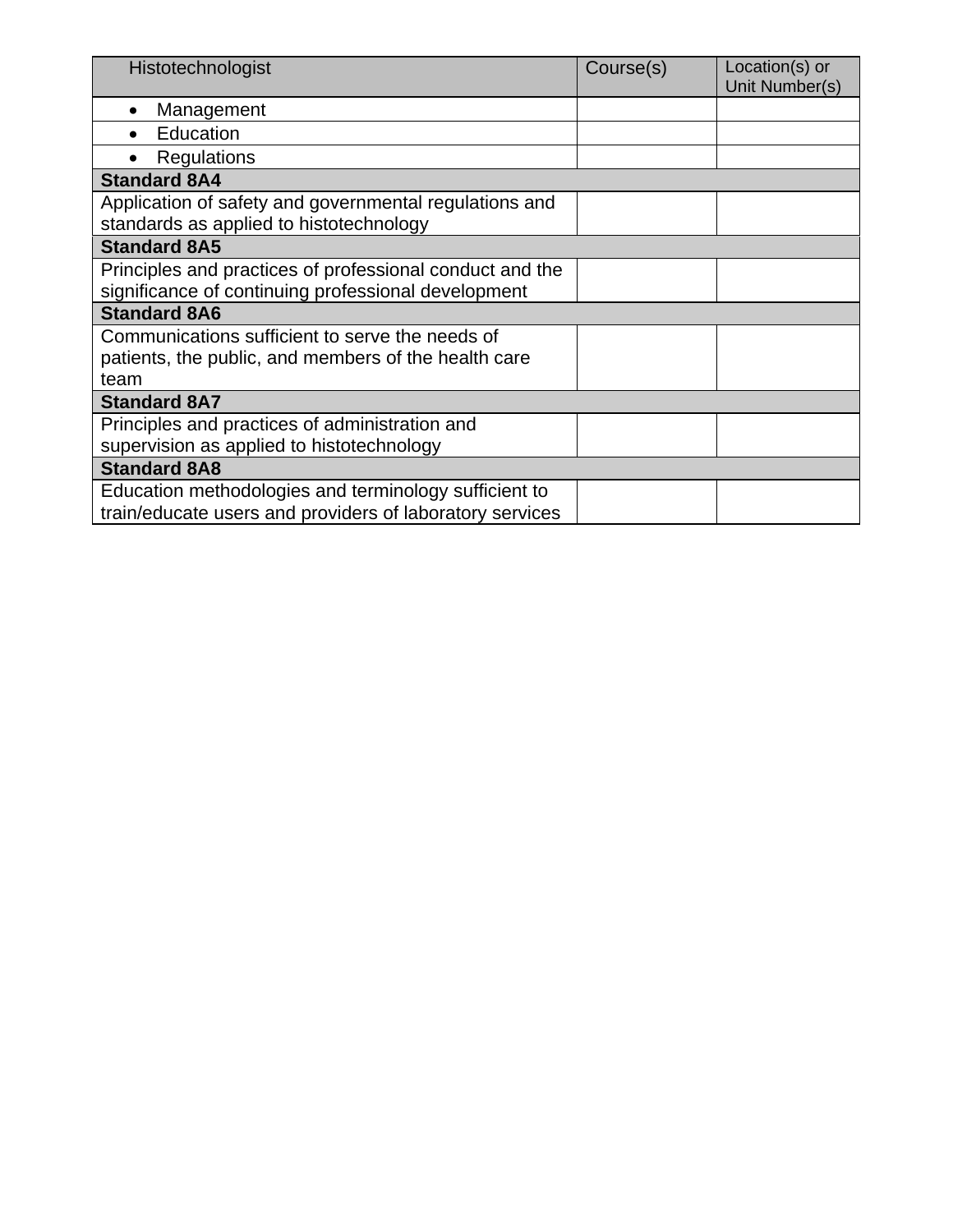| Standard VIII Matrix (HT)                              |           |                                         |
|--------------------------------------------------------|-----------|-----------------------------------------|
| <b>Histotechnician</b>                                 | Course(s) | Location(s) or<br><b>Unit Number(s)</b> |
| <b>Standard 8A2</b>                                    |           |                                         |
| Histology                                              |           |                                         |
| Immunohistochemistry                                   |           |                                         |
| <b>Enzyme Histochemistry</b>                           |           |                                         |
| <b>Cytology Specimen Preparation</b>                   |           |                                         |
| <b>Electron Microscopy</b>                             |           |                                         |
| <b>Light Microscopy</b>                                |           |                                         |
| <b>Standard 8A3</b>                                    |           |                                         |
| a. Fixation                                            |           |                                         |
| <b>Tissue Identification</b><br>$\bullet$              |           |                                         |
| Parameters<br>$\bullet$                                |           |                                         |
| Reagents<br>$\bullet$                                  |           |                                         |
| b. Processing                                          |           |                                         |
| Decalcification<br>$\bullet$                           |           |                                         |
| Frozen sections<br>$\bullet$                           |           |                                         |
| Enzymes<br>$\bullet$                                   |           |                                         |
| Immunohistochemistry<br>$\bullet$                      |           |                                         |
| Cytology                                               |           |                                         |
| c. Embedding/Microtomy                                 |           |                                         |
| d. Staining                                            |           |                                         |
| Procedures, reagents, and quality control<br>$\bullet$ |           |                                         |
| Hematoxylin and Eosin<br>$\bullet$                     |           |                                         |
| <b>Special Staining procedures</b><br>$\bullet$        |           |                                         |
| Basic Immunohistochemistry<br>$\bullet$                |           |                                         |
| Cytology                                               |           |                                         |
| e. Laboratory Operations                               |           |                                         |
| Safety<br>$\bullet$                                    |           |                                         |
| <b>Laboratory Mathematics</b><br>$\bullet$             |           |                                         |
| Instrumentation<br>$\bullet$                           |           |                                         |
| <b>Quality Control</b><br>$\bullet$                    |           |                                         |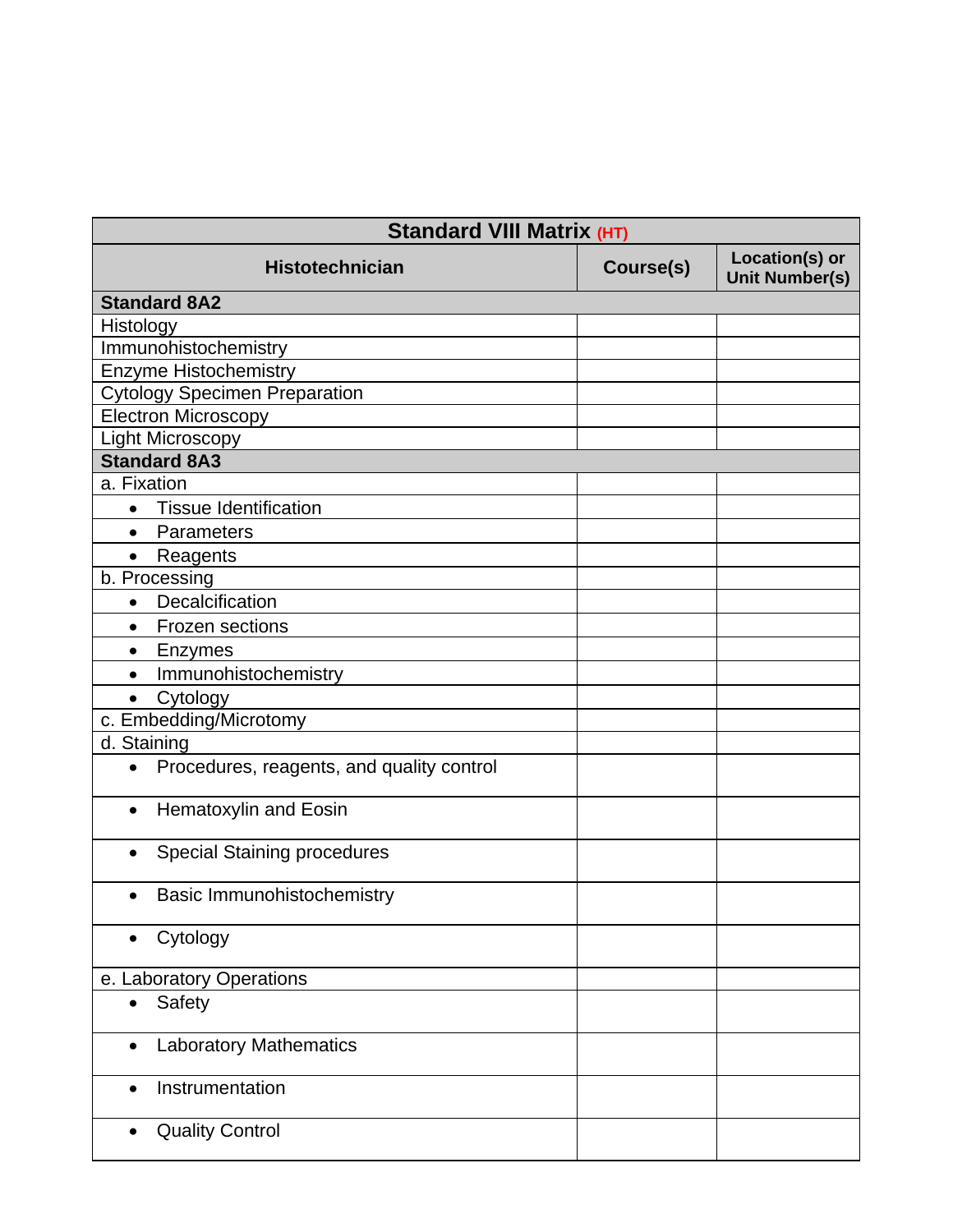| Histotechnician                                                                                         | Course(s) | Location(s) or<br>Unit Number(s) |
|---------------------------------------------------------------------------------------------------------|-----------|----------------------------------|
| <b>Standard 8A4</b>                                                                                     |           |                                  |
| Application of safety and governmental regulations and<br>standards as applied to histotechnology       |           |                                  |
| <b>Standard 8A5</b>                                                                                     |           |                                  |
| Principles and practices of professional conduct and the                                                |           |                                  |
| significance of continuing professional development                                                     |           |                                  |
| <b>Standard 8A6</b>                                                                                     |           |                                  |
| Communications sufficient to serve the needs of<br>patients, the public, and members of the health care |           |                                  |
| team                                                                                                    |           |                                  |
| <b>Standard 8A7</b>                                                                                     |           |                                  |
| Principles and practices of safety as applied to<br>histotechnology                                     |           |                                  |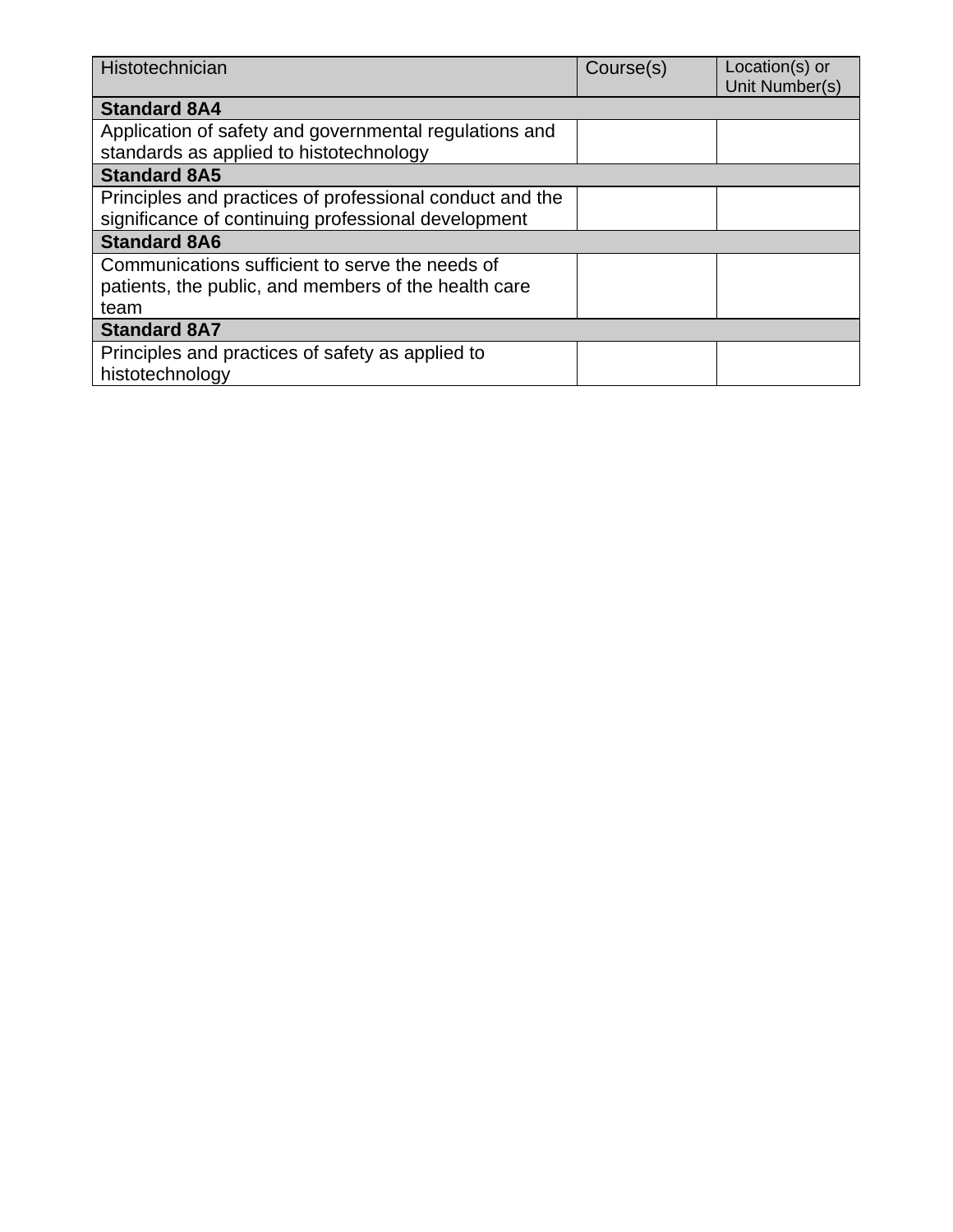| <b>Standard VIII Matrix (DMS)</b>                                   |           |                                         |
|---------------------------------------------------------------------|-----------|-----------------------------------------|
| <b>Diagnostic Molecular Scientist</b>                               | Course(s) | Location(s) or<br><b>Unit Number(s)</b> |
| <b>Standard 8A2</b>                                                 |           |                                         |
| Pre-analytical, analytical, and post-analytical                     |           |                                         |
| components of diagnostic molecular laboratory services              |           |                                         |
| cover diagnostic molecular tests used to detect or                  |           |                                         |
| diagnose acquired (infectious and non-infectious)                   |           |                                         |
| diseases and genetic predisposition or disorders                    |           |                                         |
| Organic and/or biochemistry                                         |           |                                         |
| <b>Genetics</b>                                                     |           |                                         |
| Cell biology                                                        |           |                                         |
| Microbiology                                                        |           |                                         |
| Immunology                                                          |           |                                         |
| Diagnostic molecular biology                                        |           |                                         |
| Principles, methodologies, and applications of:                     |           |                                         |
| Molecular microbiology (infectious diseases)                        |           |                                         |
| Molecular pathology (hematology/oncology)                           |           |                                         |
| Molecular genetics                                                  |           |                                         |
| Techniques of molecular science must include current techniques in: |           |                                         |
| Separation and detection                                            |           |                                         |
| Amplification                                                       |           |                                         |
| Sequence analysis                                                   |           |                                         |
| <b>Standard 8A3</b>                                                 |           |                                         |
| Application of safety and governmental regulations and              |           |                                         |
| standards as applied to diagnostic molecular science                |           |                                         |
| <b>Standard 8A4</b>                                                 |           |                                         |
| Principles and practices of professional conduct and the            |           |                                         |
| significance of continuing professional development                 |           |                                         |
| <b>Standard 8A5</b>                                                 |           |                                         |
| Communications sufficient to serve the needs of                     |           |                                         |
| patients, the public, and members of the health care                |           |                                         |
| team                                                                |           |                                         |
| <b>Standard 8A6</b>                                                 |           |                                         |
| Principles and practices of administration and                      |           |                                         |
| supervision as applied to diagnostic molecular science              |           |                                         |
| <b>Standard 8A7</b>                                                 |           |                                         |
| Education methodologies and terminology sufficient to               |           |                                         |
| train/educate users and providers of laboratory services            |           |                                         |
| <b>Standard 8A8</b>                                                 |           |                                         |
| Principles and practices of applied study design,                   |           |                                         |
| implementation, and dissemination of results                        |           |                                         |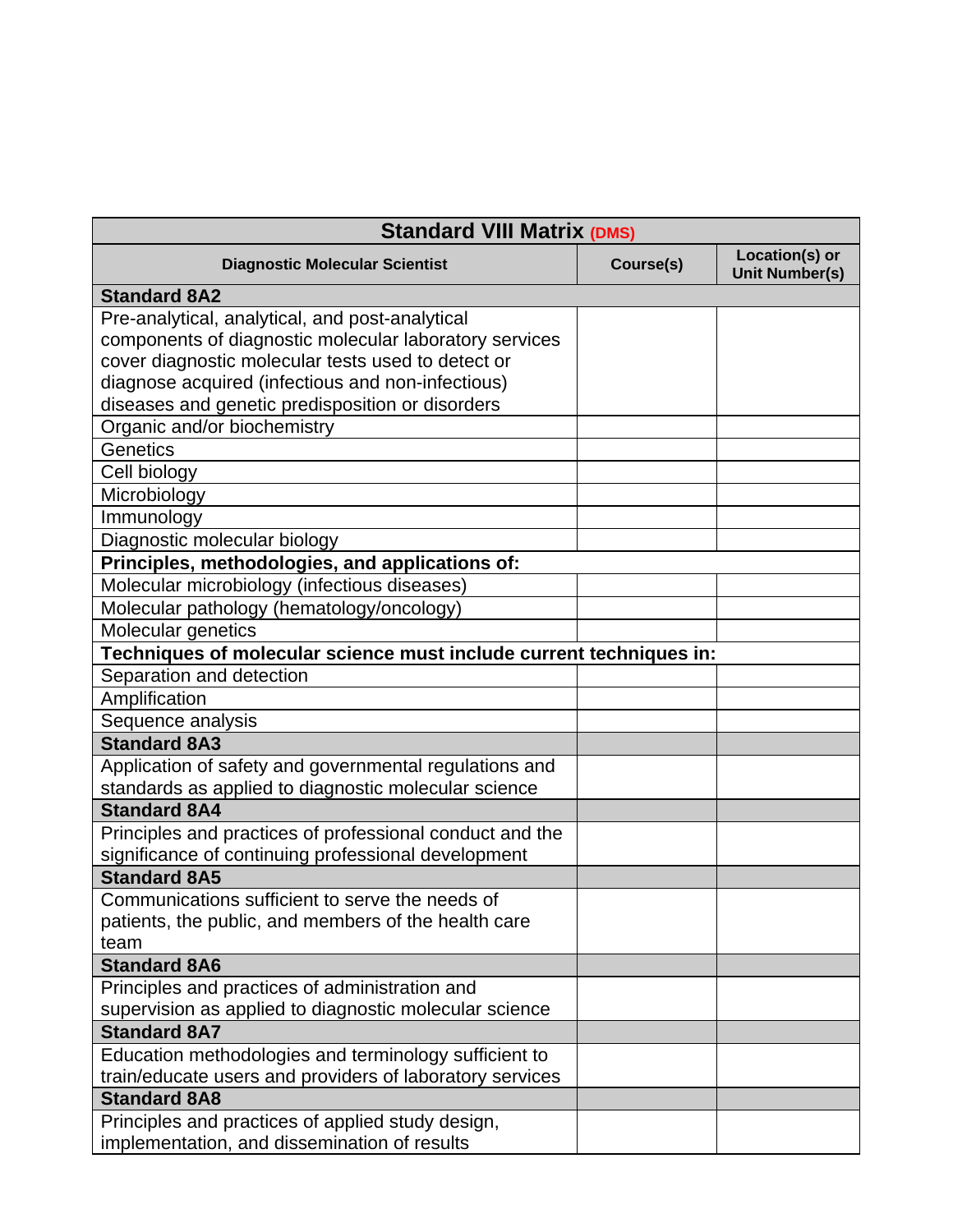| <b>Standard 8 Matrix (CG)</b>                               |           |                                            |
|-------------------------------------------------------------|-----------|--------------------------------------------|
| <b>Cytogenetic Technologist</b>                             | Course(s) | Location(s) or<br><b>Unit</b><br>Number(s) |
|                                                             |           |                                            |
| <b>Standard 8A2</b>                                         |           |                                            |
| <b>Specimen Preparation:</b>                                |           |                                            |
| Sample Acquisition                                          |           |                                            |
| Transport/Storage                                           |           |                                            |
| Preparation                                                 |           |                                            |
| Culture                                                     |           |                                            |
| Harvest                                                     |           |                                            |
| <b>Slide Preparation</b>                                    |           |                                            |
| Staining                                                    |           |                                            |
| <b>Molecular Cytogenetic Testing:</b>                       |           |                                            |
| Utilize appropriate techniques for preparation and analysis |           |                                            |
| of molecular cytogenetic specimens, including array         |           |                                            |
| analysis                                                    |           |                                            |
| <b>Chromosome Analysis and Imaging:</b>                     |           |                                            |
| Selection, analysis, and description of suitable metaphase  |           |                                            |
| or interphase cells using microscopy and imaging            |           |                                            |
| <b>Laboratory Operations:</b>                               |           |                                            |
| General laboratory skills                                   |           |                                            |
| Guideline/government regulations                            |           |                                            |
| Safety                                                      |           |                                            |
| <b>Quality Assurance/Control</b>                            |           |                                            |
| <b>Professional Standards and Conduct</b>                   |           |                                            |
| <b>Standard 8A3</b>                                         |           |                                            |
| Principles of interpersonal and interdisciplinary           |           |                                            |
| communication and team building skills and the              |           |                                            |
| significance of continuing professional development         |           |                                            |
| <b>Standard 8A4</b>                                         |           |                                            |
| Principles and practices of administration and supervision  |           |                                            |
| <b>Standard 8A5</b>                                         |           |                                            |
| Education methodologies and terminology sufficient to       |           |                                            |
| train/educate users and providers of laboratory services    |           |                                            |
| sufficient for future clinical faculty                      |           |                                            |
| <b>Standard 8A6</b>                                         |           |                                            |
| Principles and practices of clincal study design,           |           |                                            |
| implementation, and dissemination of results                |           |                                            |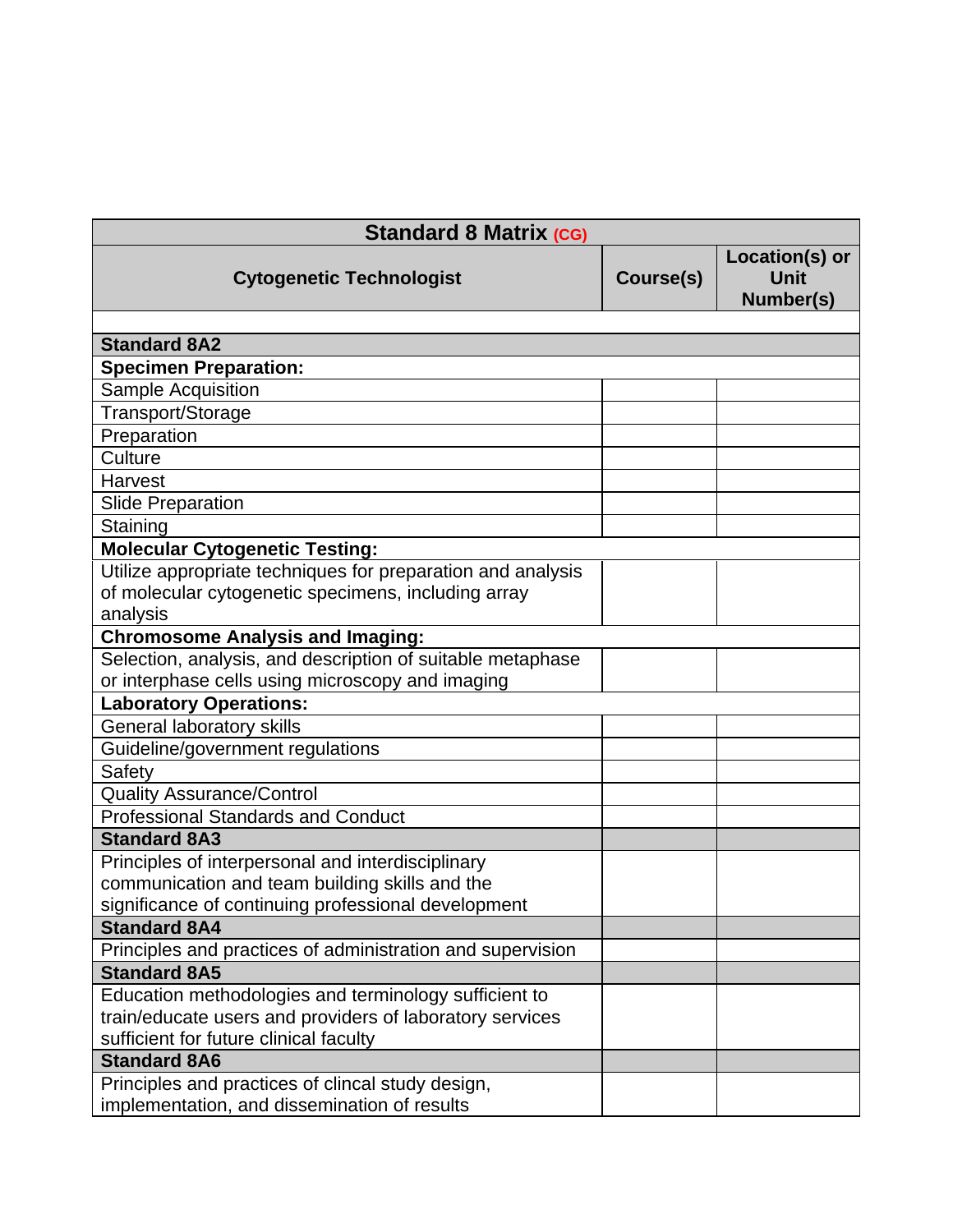| <b>Standard VIII Matrix (PathA)</b>                                          |           |                                         |
|------------------------------------------------------------------------------|-----------|-----------------------------------------|
| <b>Pathologists' Assistant</b>                                               | Course(s) | Location(s) or<br><b>Unit Number(s)</b> |
| <b>Standard 8A2</b>                                                          |           |                                         |
| Principles and Methodologies                                                 |           |                                         |
| <b>Performance of Procedures</b>                                             |           |                                         |
| Correlation of Clinical Information and Gross Pathology                      |           |                                         |
| with proper technique                                                        |           |                                         |
| Problem-solving                                                              |           |                                         |
| Troubleshooting techniques                                                   |           |                                         |
| Principles and Practices of Quality Assurance/Quality<br>Improvement         |           |                                         |
| Laboratory management                                                        |           |                                         |
| <b>Anatomy and Basic Microanatomy</b>                                        |           |                                         |
| <b>Human Physiology</b>                                                      |           |                                         |
| <b>General and Systemic Human Pathology</b>                                  |           |                                         |
| <b>Anatomic Pathology:</b>                                                   |           |                                         |
| <b>Surgical Pathology Techniques (Adult)</b>                                 |           |                                         |
| <b>Surgical Pathology Techniques (Pediatric)</b>                             |           |                                         |
| Autopsy Techniques - Medical (Adult)                                         |           |                                         |
| Autopsy Techniques - Medical (Pediatric)                                     |           |                                         |
| Autopsy Techniques - Forensic (Adult)                                        |           |                                         |
| Autopsy Techniques - Forensic (Pediatric)                                    |           |                                         |
| Autopsy Techniques - Forensic (Toxicology Collection)                        |           |                                         |
| Histological Methodists and Techniques - Concepts of<br>Immunohistochemistry |           |                                         |
| <b>Concepts of Molecular Diagnostics</b>                                     |           |                                         |
| Microbiology/Immunology                                                      |           |                                         |
| <b>Clinical Pathology</b>                                                    |           |                                         |
| Embryology                                                                   |           |                                         |
| aboratory Safety                                                             |           |                                         |
| <b>Laboratory Information Systems</b>                                        |           |                                         |
| Laboratory Management                                                        |           |                                         |
| <b>Medical Ethics</b>                                                        |           |                                         |
| <b>Medical Terminology</b>                                                   |           |                                         |
| <b>Biomedical Photography</b>                                                |           |                                         |
| <b>Standard 8A3</b>                                                          |           |                                         |
| Application of laboratory safety governmental regulations                    |           |                                         |
| and standards as applied to anatomic pathology                               |           |                                         |
| Principles and practices of professional conduct                             |           |                                         |
| Principles of interpersonal and interdisciplinary                            |           |                                         |
| communication and team-building skills                                       |           |                                         |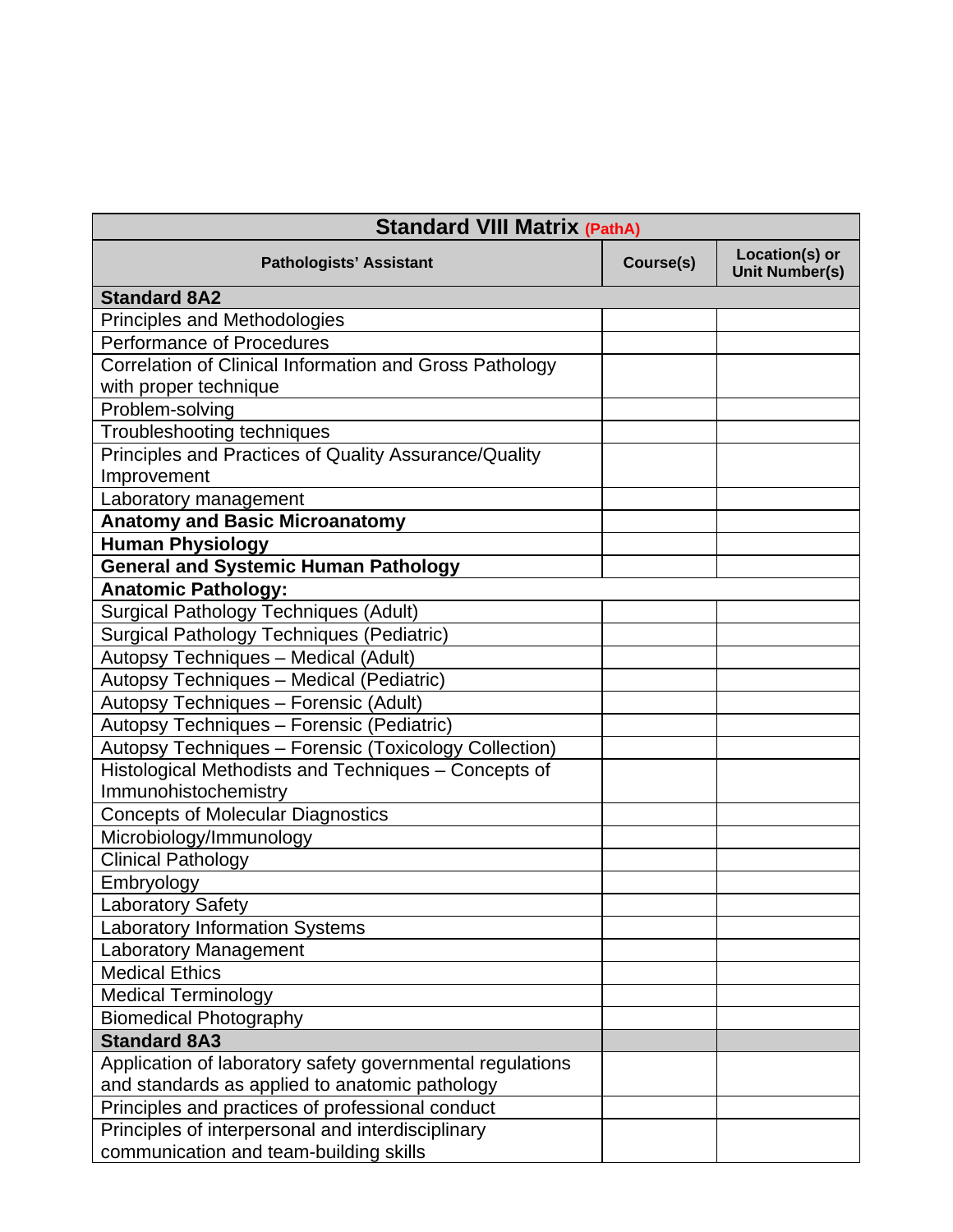| <b>Pathologists' Assistant</b>                                                                          | Course(s) | Location(s) or<br><b>Unit</b><br>Number(s) |
|---------------------------------------------------------------------------------------------------------|-----------|--------------------------------------------|
| Principles and practices of administration and supervision<br>as applied to clinical laboratory science |           |                                            |
| Educational methodologies                                                                               |           |                                            |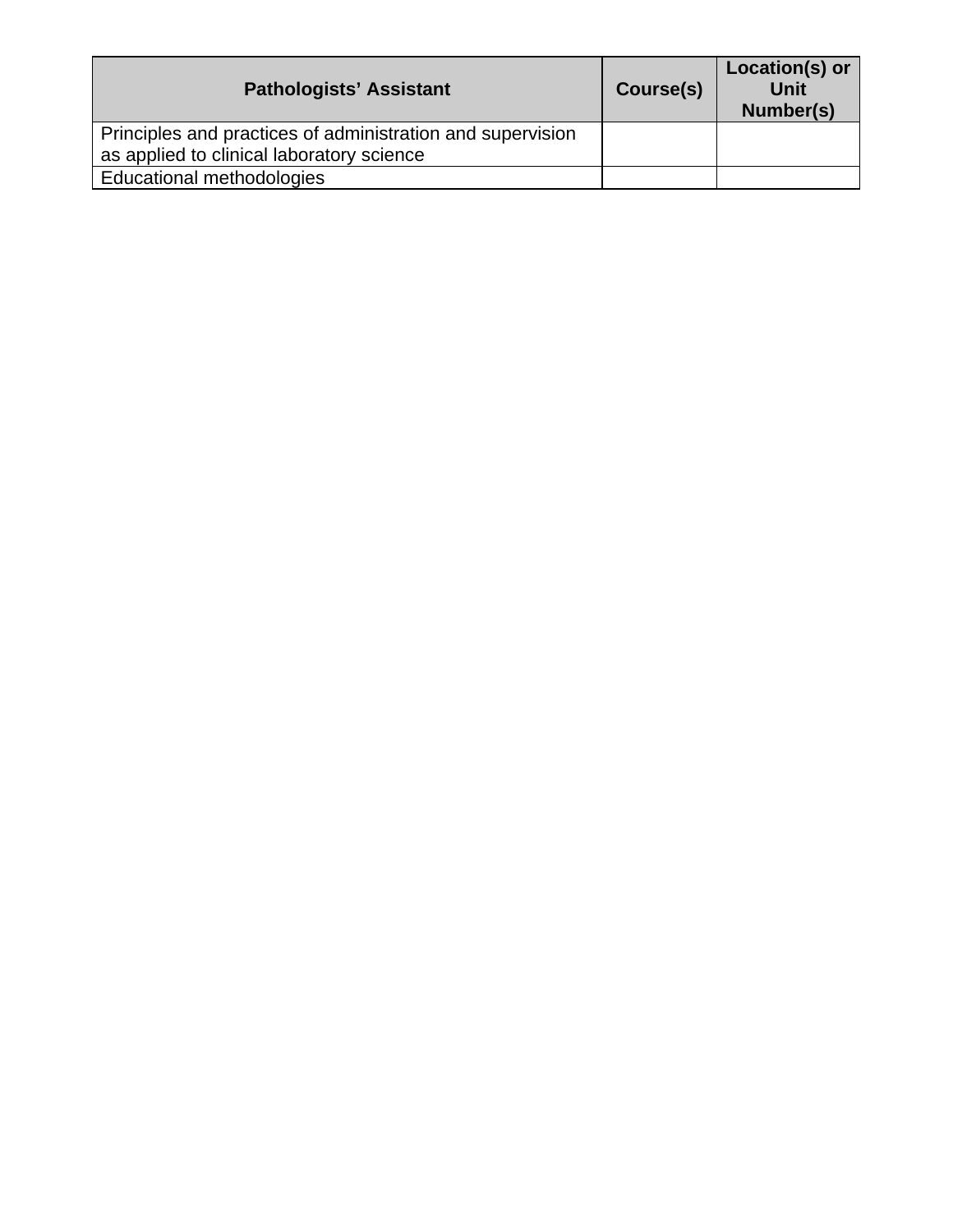| <b>Standard VIII Matrix (PBT)</b>                         |           |                                            |
|-----------------------------------------------------------|-----------|--------------------------------------------|
| <b>Phlebotomy</b>                                         | Course(s) | Location(s) or<br><b>Unit</b><br>Number(s) |
|                                                           |           |                                            |
| <b>Standard 8A1</b>                                       |           |                                            |
| <b>Collection techniques:</b>                             |           |                                            |
| <b>Tube Collection Devices</b>                            |           |                                            |
| <b>Syringe Collection</b>                                 |           |                                            |
| Capillary/Dermal puncture methods                         |           |                                            |
| <b>Standard 8A2</b>                                       |           |                                            |
| Contact with various patient types                        |           |                                            |
| <b>Standard 8A3</b>                                       |           |                                            |
| 100 hours of clinical experiences                         |           |                                            |
| 100 hours of successful unaided collections               |           |                                            |
| <b>Standard 8A4</b>                                       |           |                                            |
| Application of laboratory safety governmental regulations |           |                                            |
| and standards as applied to phlebotomy                    |           |                                            |
| <b>Standard 8A5</b>                                       |           |                                            |
| Principles and practices of professional conduct          |           |                                            |
| <b>Standard 8A6</b>                                       |           |                                            |
| Principles of interpersonal and interdisciplinary         |           |                                            |
| communication and team-building skills                    |           |                                            |